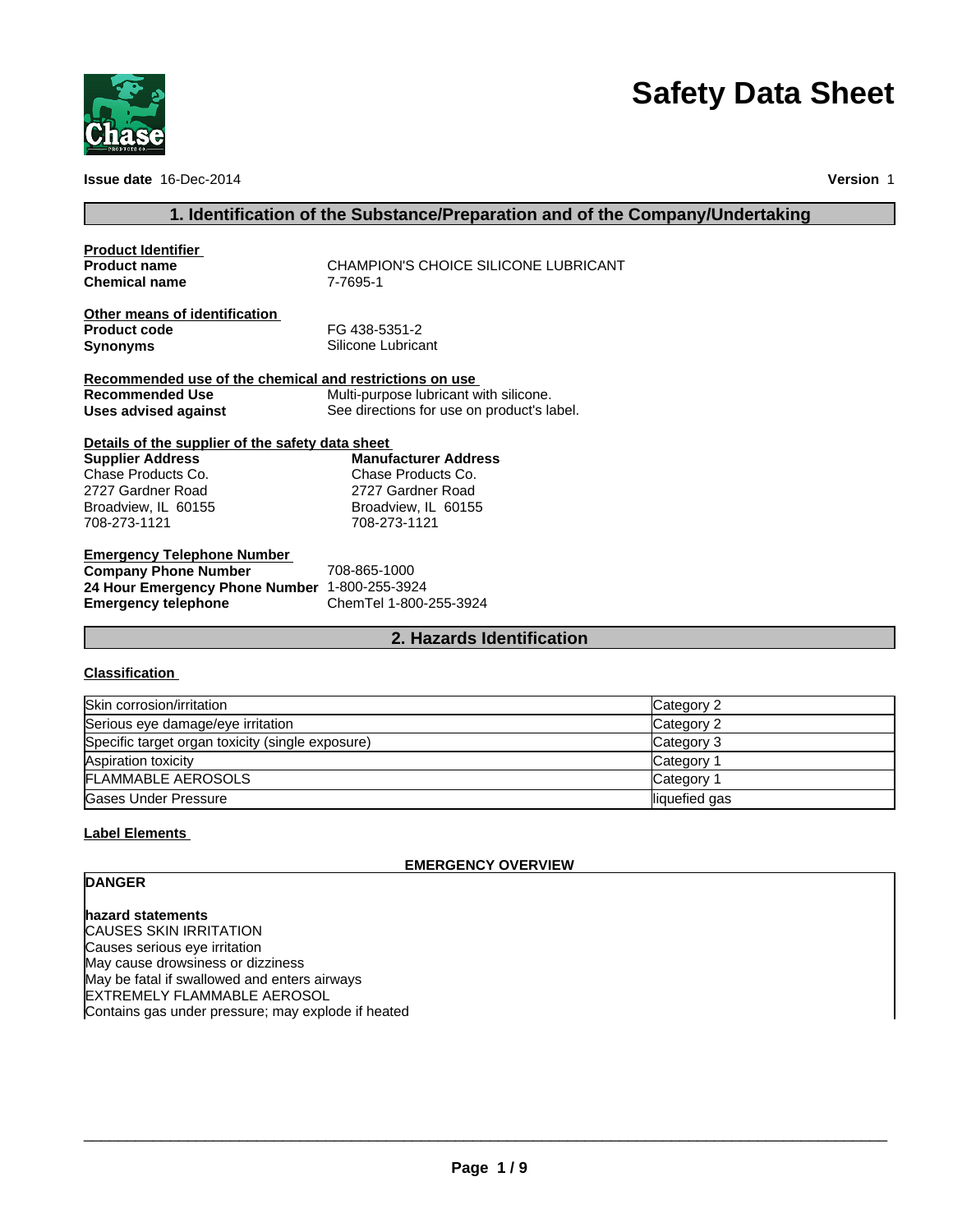

**Appearance** clear liquid

**Physical State** Aerosol **Odor Petroleum hydrocarbon odor.** 

#### **Precautionary Statements - Prevention**

Wash face, hands and any exposed skin thoroughly after handling Wear protective gloves, protective clothing, eye protection and face protection. Avoid breathing fumes, mist, vapors or spray. Use only outdoors or in a well-ventilated area Keep away from heat, sparks, open flames and hot surfaces. - No smoking Pressurized container: Do not pierce or burn, even after use Do not spray on an open flame or other ignition source

#### **Precautionary Statements - Response**

Specific measures. See additional cautionary statements on this label. IF IN EYES: Rinse cautiously with water for several minutes. Remove contact lenses, if present and easy to do. Continue rinsing If eye irritation persists: Get medical advice/attention IF ON SKIN: Wash with plenty of soap and water If skin irritation occurs: Get medical advice/attention Take off contaminated clothing and wash before reuse IF INHALED: Remove victim to fresh air and keep at rest in a position comfortable for breathing Call a POISON CENTER or doctor if you feel unwell. IF SWALLOWED: Immediately call a POISON CENTER or doctor. Do NOT induce vomiting

#### **Precautionary Statements - Storage**

Store locked up Store in a well-ventilated place. Keep container tightly closed Protect from sunlight. Do not expose to temperatures exceeding 50 °C/122 °F

#### **Precautionary Statements - Disposal**

Dispose of contents/container to an approved waste disposal plant

#### **Hazards not otherwise classified (HNOC)**

### **Other Information**

• Very toxic to aquatic life with long lasting effects

• Very toxic to aquatic life

0% of the mixture consists of ingredient(s) of unknown toxicity

# **3. Composition/information on Ingredients**

| <b>Synonyms</b>        | Silicone Lubricant. |
|------------------------|---------------------|
| <b>Chemical Family</b> | MIXTURES.           |
| <b>Formula</b>         | 7-7695-1            |

| <b>Chemical name</b> | <b>CAS No</b> | weight-%  | <b>Trade secret</b> |
|----------------------|---------------|-----------|---------------------|
| Heptane              | 142-82-5      | $35 - 40$ |                     |
| Acetone              | 67-64-1       | $35 - 40$ |                     |
| Propane              | 74-98-6       | $10 - 15$ |                     |
| n-butane             | 106-97-8      | $5 - 10$  |                     |

\* The exact percentage (concentration) of composition has been withheld as a trade secret.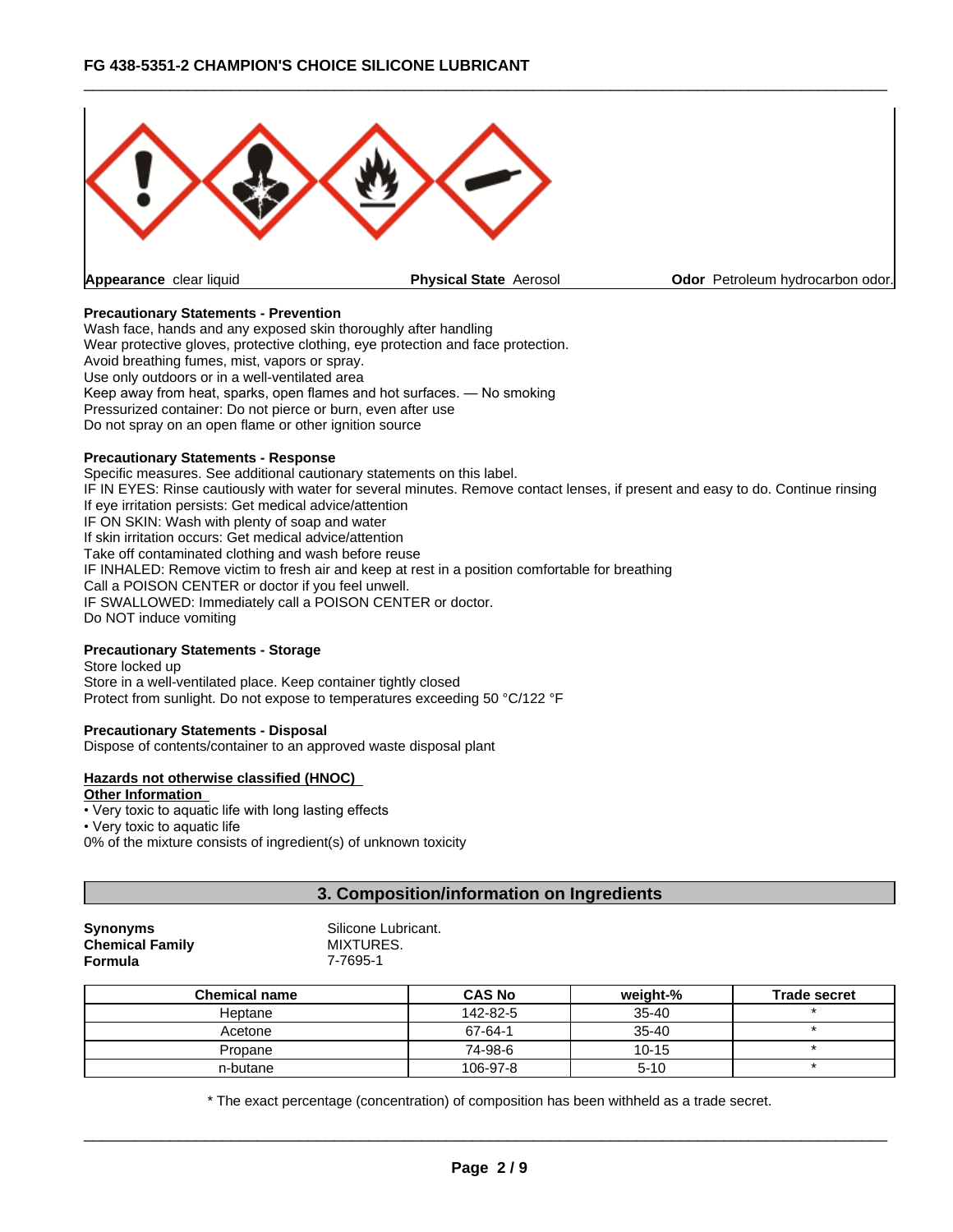|                                                                                                                                                                                                                                                                            | 4. First aid measures                                                                                                                                                                                                               |  |  |
|----------------------------------------------------------------------------------------------------------------------------------------------------------------------------------------------------------------------------------------------------------------------------|-------------------------------------------------------------------------------------------------------------------------------------------------------------------------------------------------------------------------------------|--|--|
| <b>FIRST AID MEASURES</b>                                                                                                                                                                                                                                                  |                                                                                                                                                                                                                                     |  |  |
| <b>Eye Contact</b>                                                                                                                                                                                                                                                         | Hold eye open and rinse slowly and gently with water for 15-20 minutes. Remove contact<br>lenses, if present, after the first 5 minutes, then continue rinsing eye. Call a poison control<br>center or doctor for treatment advice. |  |  |
| <b>Skin contact</b>                                                                                                                                                                                                                                                        | Take off contaminated clothing. Rinse skin immediately with plenty of water for 15-20<br>minutes. Call a poison control center or doctor for treatment advise.                                                                      |  |  |
| If overcome by vapor, move person to fresh air. If person is not breathing, call 911 or an<br>inhalation<br>ambulance, then provide artifical respiration, preferably mouth-to-mouth, if possible. Call a<br>poison control center or doctor for further treatment advise. |                                                                                                                                                                                                                                     |  |  |
| <b>INGESTION</b>                                                                                                                                                                                                                                                           | Ingestion from an aerosol product is unlikely to occur. Contains petroleum distillates.<br>Harmful if swallowed. If accidentally swallowed, do not induce vomiting, call physician<br>immediately.                                  |  |  |
| Most important symptoms and effects, both acute and delayed                                                                                                                                                                                                                |                                                                                                                                                                                                                                     |  |  |
| <b>Symptoms</b>                                                                                                                                                                                                                                                            | Acute: Prolonged inhalation of concentrated vapor or mist may cause headaches, dizziness<br>and nausea. Prolonged and repeated contact with skin may cause irritation and reddening.<br>Contact with eyes causes irritation.        |  |  |
|                                                                                                                                                                                                                                                                            | Indication of any immediate medical attention and special treatment needed                                                                                                                                                          |  |  |
| Note to physicians                                                                                                                                                                                                                                                         | Contains petroleum distillates, do not induce vomiting because of aspiration neumonia<br>hazard.                                                                                                                                    |  |  |
|                                                                                                                                                                                                                                                                            | 5. Fire-fighting measures                                                                                                                                                                                                           |  |  |
| Suitable extinguishing media<br>Dry chemical, CO2 or water spray.                                                                                                                                                                                                          |                                                                                                                                                                                                                                     |  |  |
|                                                                                                                                                                                                                                                                            | Unsuitable extinguishing media Caution: Use of water spray when fighting fire may be inefficient.                                                                                                                                   |  |  |
| Specific hazards arising from the chemical<br>explosion of the cans.                                                                                                                                                                                                       | This product is under pressure. Water spray may be used to cool cans in the vicinity of fire or excessive heat to prevent the                                                                                                       |  |  |
|                                                                                                                                                                                                                                                                            | Hazardous combustion products Thermal decomposition may release carbon monoxide and carbon dioxide.                                                                                                                                 |  |  |
| <b>Explosion data</b><br><b>Sensitivity to Static Discharge</b>                                                                                                                                                                                                            | Sensitivity to Mechanical Impact Contents under pressure, keep away from heat and open flame.<br>Keep away from heat, sparks, flame, and other sources of ignition (i.e., pilot lights, electric<br>motors and static electricity). |  |  |
| Protective equipment and precautions for firefighters<br>protective gear.                                                                                                                                                                                                  | As in any fire, wear self-contained breathing apparatus pressure-demand, MSHA/NIOSH (approved or equivalent) and full                                                                                                               |  |  |
|                                                                                                                                                                                                                                                                            | 6. Accidental release measures                                                                                                                                                                                                      |  |  |
|                                                                                                                                                                                                                                                                            | Personal precautions, protective equipment and emergency procedures                                                                                                                                                                 |  |  |
| <b>Personal precautions</b>                                                                                                                                                                                                                                                | Use with adequate general or local exhaust ventilation.                                                                                                                                                                             |  |  |
| Remove all sources of ignition.<br>For emergency responders                                                                                                                                                                                                                |                                                                                                                                                                                                                                     |  |  |

**Environmental Precautions**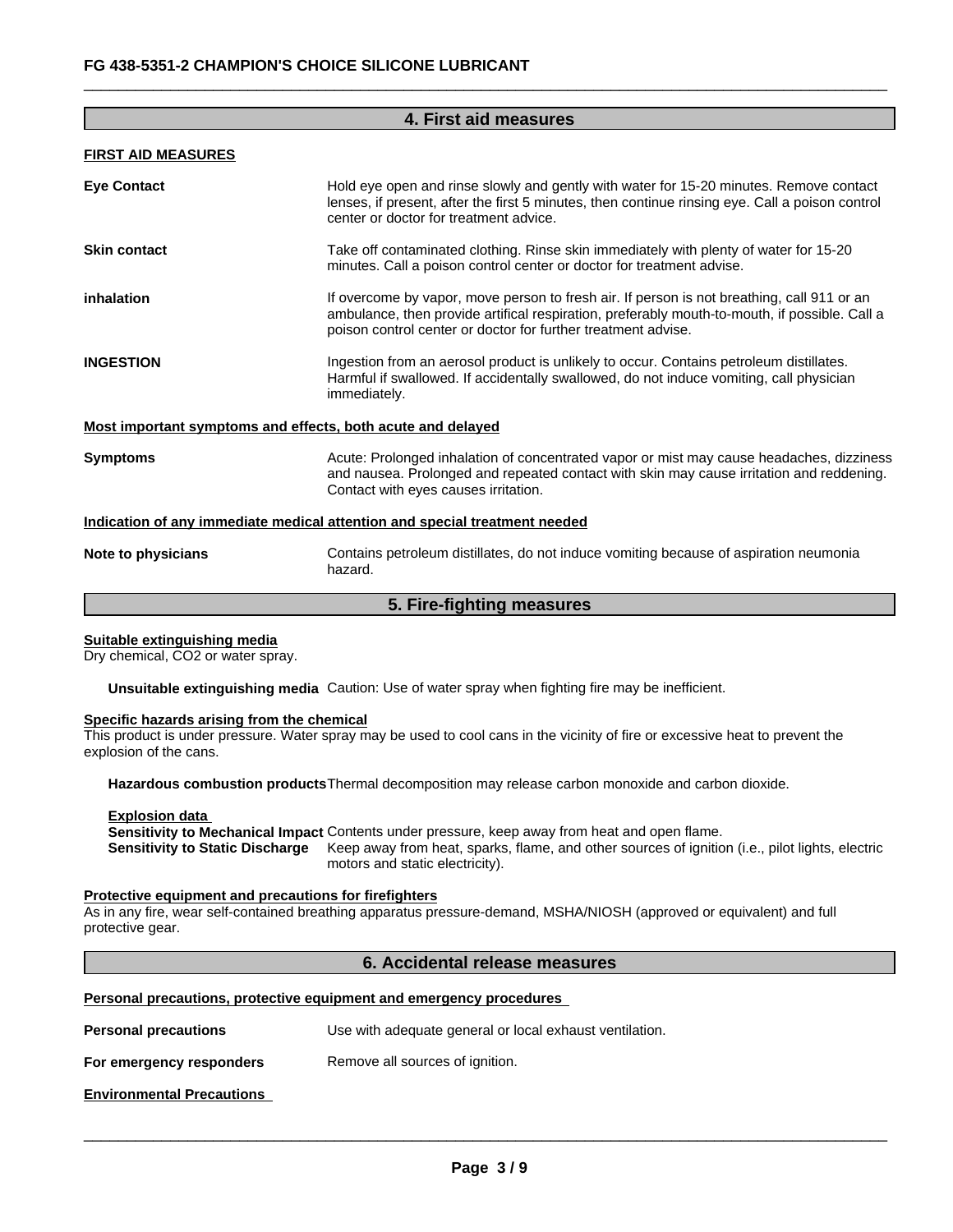# \_\_\_\_\_\_\_\_\_\_\_\_\_\_\_\_\_\_\_\_\_\_\_\_\_\_\_\_\_\_\_\_\_\_\_\_\_\_\_\_\_\_\_\_\_\_\_\_\_\_\_\_\_\_\_\_\_\_\_\_\_\_\_\_\_\_\_\_\_\_\_\_\_\_\_\_\_\_\_\_\_\_\_\_\_\_\_\_\_\_\_\_\_ **FG 438-5351-2 CHAMPION'S CHOICE SILICONE LUBRICANT**

| <b>Environmental Precautions</b>                                                                                                                                                                     | See Section 12 for additional Ecological Information.                                                            |  |  |  |
|------------------------------------------------------------------------------------------------------------------------------------------------------------------------------------------------------|------------------------------------------------------------------------------------------------------------------|--|--|--|
| Methods and material for containment and cleaning up                                                                                                                                                 |                                                                                                                  |  |  |  |
| <b>Methods for Containment</b>                                                                                                                                                                       | Provide adequate ventilation to area being treated. Soak up spills with chemically inert,<br>absorbent material. |  |  |  |
| Methods for cleaning up                                                                                                                                                                              | Clean contaminated surface thoroughly.                                                                           |  |  |  |
|                                                                                                                                                                                                      | 7. Handling and Storage                                                                                          |  |  |  |
| <b>Precautions for safe handling</b>                                                                                                                                                                 |                                                                                                                  |  |  |  |
| Advice on safe handling                                                                                                                                                                              | Do not deliberately inhale vapor or spray mist. Avoid getting spray into eyes. Keep out of<br>reach of children. |  |  |  |
| Conditions for safe storage, including any incompatibilities                                                                                                                                         |                                                                                                                  |  |  |  |
| Keep away from heat, sparks, flame and other sources of ignition (i.e., pilot lights, electric<br><b>Storage Conditions</b><br>motors and static electricity). AEROSOL STORAGE LEVEL III (NFPA-30B). |                                                                                                                  |  |  |  |
| <b>Incompatible Materials</b>                                                                                                                                                                        | Avoid heat, open flame and contact with strong oxidizers.                                                        |  |  |  |
|                                                                                                                                                                                                      | 8. Exposure Controls/Personal Protection                                                                         |  |  |  |

#### **Control parameters**

**Exposure guidelines** See occupational exposure limits listed below.

| <b>Chemical name</b> | <b>ACGIH TLV</b>              | <b>OSHA PEL</b>                                                                                                                                                                                                                                                                                                 | <b>NIOSH IDLH</b>                                                                                                             |
|----------------------|-------------------------------|-----------------------------------------------------------------------------------------------------------------------------------------------------------------------------------------------------------------------------------------------------------------------------------------------------------------|-------------------------------------------------------------------------------------------------------------------------------|
| Heptane<br>142-82-5  | STEL: 500 ppm<br>TWA: 400 ppm | TWA: 500 ppm<br>TWA: 2000 mg/m <sup>3</sup><br>(vacated) TWA: 400 ppm<br>(vacated) TWA: 1600 mg/m <sup>3</sup><br>(vacated) STEL: 500 ppm<br>(vacated) STEL: $2000 \text{ mg/m}^3$                                                                                                                              | IDLH: 750 ppm<br>Ceiling: 440 ppm 15 min<br>Ceiling: $1800 \text{ mg/m}^3$ 15 min<br>TWA: 85 ppm<br>TWA: $350 \text{ mg/m}^3$ |
| Acetone<br>67-64-1   | STEL: 750 ppm<br>TWA: 500 ppm | TWA: 1000 ppm<br>TWA: 2400 mg/m <sup>3</sup><br>(vacated) TWA: 750 ppm<br>(vacated) TWA: 1800 mg/m <sup>3</sup><br>(vacated) STEL: $2400 \text{ mg/m}^3$<br>The acetone STEL does not<br>apply to the cellulose acetate<br>fiber industry. It is in effect for all<br>other sectors<br>(vacated) STEL: 1000 ppm | IDLH: 2500 ppm<br>TWA: 250 ppm<br>TWA: 590 mg/m $3$                                                                           |
| Propane<br>74-98-6   | TWA: 1000 ppm                 | TWA: 1000 ppm<br>TWA: 1800 mg/m <sup>3</sup><br>(vacated) TWA: 1000 ppm<br>vacated) TWA: 1800 mg/m <sup>3</sup>                                                                                                                                                                                                 | IDLH: 2100 ppm<br>TWA: 1000 ppm<br>TWA: 1800 mg/m <sup>3</sup>                                                                |
| n-butane<br>106-97-8 | STEL: 1000 ppm                | (vacated) TWA: 800 ppm<br>(vacated) TWA: 1900 mg/m $3$                                                                                                                                                                                                                                                          | TWA: 800 ppm<br>TWA: 1900 mg/m <sup>3</sup>                                                                                   |

# **Appropriate engineering controls**

**Engineering controls** Use with adequate general or local exhaust ventilation.

#### **Individual protection measures, such as personal protective equipment**

| <b>Eye/face Protection</b>      | Conventional eyeglasses to guard against splashing. |  |  |
|---------------------------------|-----------------------------------------------------|--|--|
| <b>Skin and Body Protection</b> | Nitrile rubber gloves required.                     |  |  |
|                                 |                                                     |  |  |
|                                 |                                                     |  |  |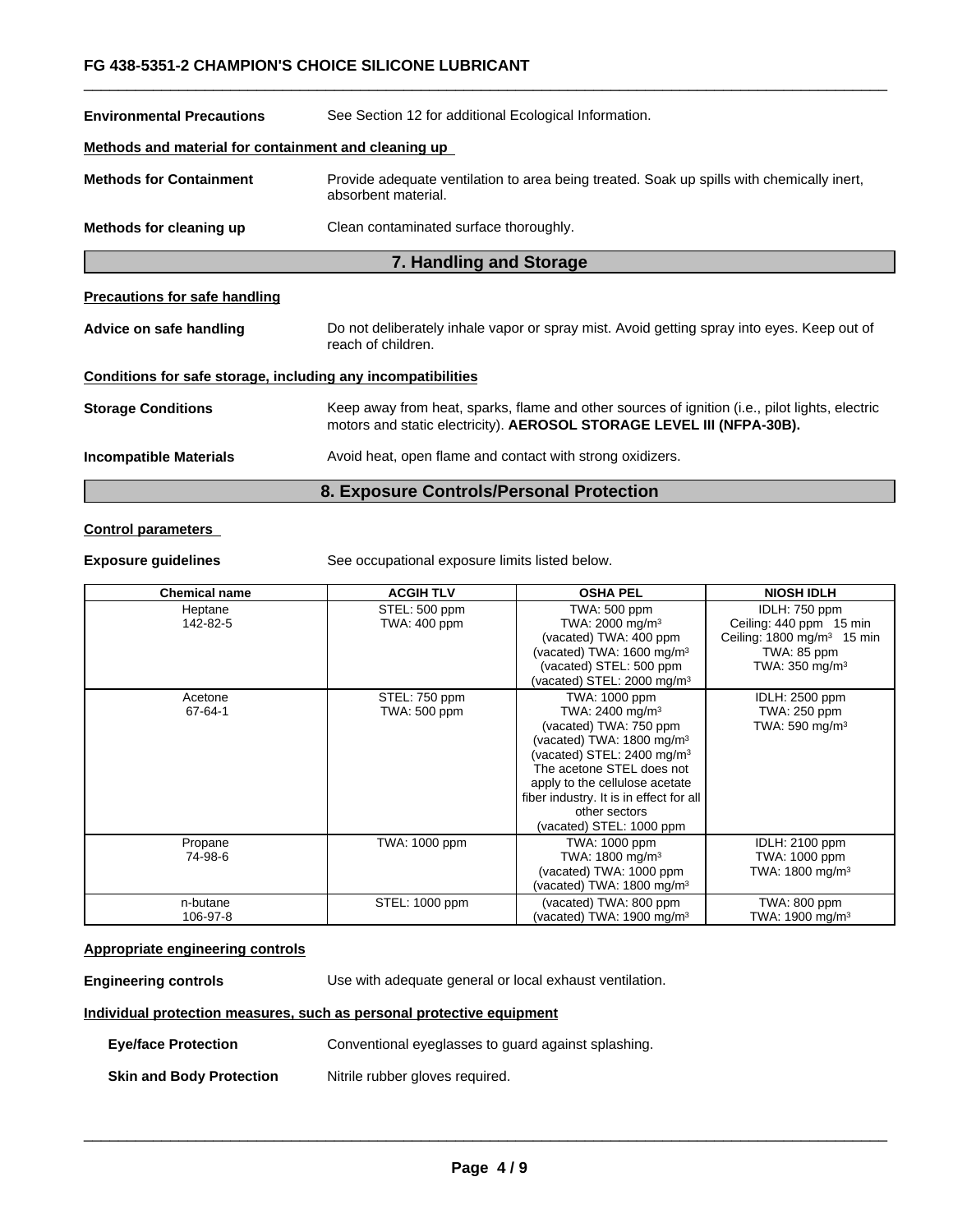#### **Respiratory protection** Use in a well-ventilated area ONLY. **WHEN USING INDOORS, KEEP WINDOWS AND DOORS OPEN UNTIL FUMES DISSIPATE.**

**General hygiene considerations** Wash hands thoroughly after handling.

# **9. Physical and Chemical Properties**

#### **Information on basic physical and chemical properties**

| <b>Physical State</b><br>Appearance                                                                                                                                                                                                                                                                                                                                                                                                                                                                                             | Aerosol<br>clear liquid                                                                                                                                                                                                                                 | Odor                                                                                                                                                                                                                                                                                                                                                                     | Petroleum hydrocarbon<br>odor. |
|---------------------------------------------------------------------------------------------------------------------------------------------------------------------------------------------------------------------------------------------------------------------------------------------------------------------------------------------------------------------------------------------------------------------------------------------------------------------------------------------------------------------------------|---------------------------------------------------------------------------------------------------------------------------------------------------------------------------------------------------------------------------------------------------------|--------------------------------------------------------------------------------------------------------------------------------------------------------------------------------------------------------------------------------------------------------------------------------------------------------------------------------------------------------------------------|--------------------------------|
| Color                                                                                                                                                                                                                                                                                                                                                                                                                                                                                                                           | clear                                                                                                                                                                                                                                                   | <b>Odor threshold</b>                                                                                                                                                                                                                                                                                                                                                    | No information available       |
| <b>Property</b><br>pН<br><b>Melting point/freezing point</b><br><b>Boiling point/boiling range</b><br><b>Flash Point</b>                                                                                                                                                                                                                                                                                                                                                                                                        | <b>Values</b><br>Not applicable<br>Not applicable<br>Acetone 133 °F/ 56 °C<br>Not Available. This is an aerosol<br>product for which Flame Projection is<br>over 18 inches with 8 in flashback.<br>Temperatures above 120 F may cause<br>cans to burst. | Remarks • Method<br>Solvent-based product.<br>No information available<br>No information available<br>No information available                                                                                                                                                                                                                                           |                                |
| <b>Evaporation Rate</b><br>Flammability (solid, gas)<br><b>Flammability Limits in Air</b><br><b>Upper flammability limits</b><br><b>Lower Flammability Limit</b><br>Vapor pressure<br><b>Vapor Density</b><br><b>Specific gravity</b><br><b>Water solubility</b><br>Solubility in other solvents<br><b>Partition coefficient</b><br><b>Autoignition Temperature</b><br><b>Decomposition temperature</b><br><b>Kinematic viscosity</b><br><b>Dynamic viscosity</b><br><b>Explosive properties</b><br><b>Oxidizing properties</b> | Faster than butyl acetate<br>Not available<br>Not available<br>0.747 g/ml concentrate<br>Insoluble in water<br>No information available<br>No information available                                                                                     | No information available<br>No information available<br>No information available<br>No information available<br>No information available<br>No information available<br>No information available<br>No information available<br>No information available<br>No information available<br>No information available<br>No information available<br>No information available |                                |
| <b>Other Information</b><br><b>Softening point</b><br><b>Molecular weight</b><br>VOC content (%)<br><b>Density</b><br><b>Bulk Density</b>                                                                                                                                                                                                                                                                                                                                                                                       | No information available<br>No information available<br>59.40<br>$6.22$ lb/gal<br>No information available                                                                                                                                              |                                                                                                                                                                                                                                                                                                                                                                          |                                |

#### **10. Stability and Reactivity**

# **Reactivity**<br>Not applicable

no data available

**Chemical stability** Stable.

**Possibility of hazardous reactions**

Temperatures above 120 F may cause cans to burst with force.

**hazardous polymerization** Hazardous polymerization does not occur.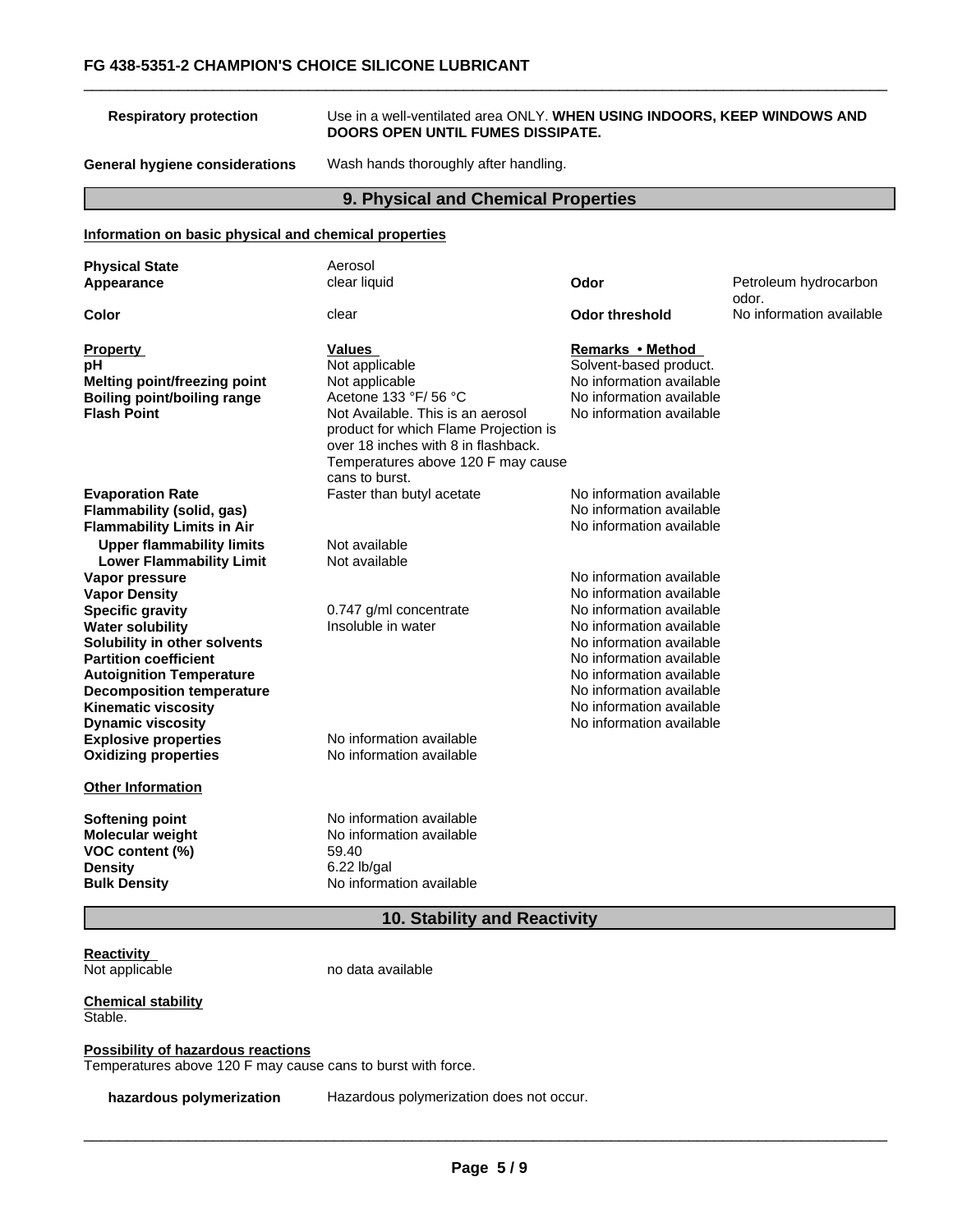#### **Conditions to Avoid**

Temperatures above 120 F.

#### **Incompatible Materials**

Avoid heat, open flame and contact with strong oxidizers.

#### **Hazardous decomposition products**

Thermal decomposition may yield gases like carbon monoxide and carbon dioxide.

# **11. Toxicological Information**

#### **Information on likely routes of exposure**

**Product Information** This product has not been tested as whole. See below for information on ingredients.

| inhalation | no data available. |
|------------|--------------------|

| <b>Eye Contact</b> | no data available. |
|--------------------|--------------------|
|                    |                    |

**Skin contact** no data available.

**INGESTION** no data available.

| <b>Chemical name</b> | Oral LD50            | dermal LD50              | <b>Inhalation LC50</b>                |
|----------------------|----------------------|--------------------------|---------------------------------------|
| Heptane              |                      | $=$ 3000 mg/kg (Rabbit)  | $= 103$ g/m <sup>3</sup> (Rat) 4 h    |
| 142-82-5             |                      |                          |                                       |
| Acetone              | $=$ 5800 mg/kg (Rat) | $\overline{\phantom{0}}$ | $=$ 50100 mg/m <sup>3</sup> (Rat) 8 h |
| $ 67-64-1 $          |                      |                          |                                       |
| Propane              |                      |                          | $= 658$ mg/L (Rat) 4 h                |
| 74-98-6              |                      |                          |                                       |
| In-butane            |                      |                          | $= 658$ g/m <sup>3</sup> (Rat) 4 h    |
| 106-97-8             |                      |                          |                                       |

#### **Information on toxicological effects**

**Symptoms Inhalation of high vapor concentrations may cause symptoms like headache, dizziness,** tiredness, nausea and vomiting.

#### **Delayed and immediate effects as well as chronic effects from short and long-term exposure**

| <b>Skin corrosion/irritation</b><br>Serious eye damage/eye irritation<br><i>irritation</i><br>corrosivity<br>sensitization<br><b>Germ Cell Mutagenicity</b><br>carcinogenicity | May cause skin irritation and reddening after prolonged or repeated contact with skin.<br>Irritating to eyes.<br>May cause skin and eye irritation.<br>Not applicable.<br>No information available.<br>No information available.<br>Over exposure to petroleum solvents has been associated with nervous system damage. |
|--------------------------------------------------------------------------------------------------------------------------------------------------------------------------------|-------------------------------------------------------------------------------------------------------------------------------------------------------------------------------------------------------------------------------------------------------------------------------------------------------------------------|
| <b>Reproductive Toxicity</b>                                                                                                                                                   | No information available.                                                                                                                                                                                                                                                                                               |
| <b>STOT - single exposure</b>                                                                                                                                                  | No information available.                                                                                                                                                                                                                                                                                               |
| <b>STOT - repeated exposure</b>                                                                                                                                                | No information available.                                                                                                                                                                                                                                                                                               |
| <b>Aspiration Hazard</b>                                                                                                                                                       | No information available.                                                                                                                                                                                                                                                                                               |
| Numerical measures of toxicity - Product Information                                                                                                                           |                                                                                                                                                                                                                                                                                                                         |
| Unknown acute toxicity                                                                                                                                                         | 0% of the mixture consists of ingredient(s) of unknown toxicity                                                                                                                                                                                                                                                         |
|                                                                                                                                                                                | The following values are calculated based on chapter 3.1 of the GHS document.                                                                                                                                                                                                                                           |
| ATEmix (oral)                                                                                                                                                                  | 15483 mg/kg                                                                                                                                                                                                                                                                                                             |
| ATEmix (dermal)                                                                                                                                                                | 6821 mg/kg                                                                                                                                                                                                                                                                                                              |
| <b>ATEmix (inhalation-gas)</b>                                                                                                                                                 | 1397188 mg/l                                                                                                                                                                                                                                                                                                            |
| <b>ATEmix (inhalation-dust/mist)</b>                                                                                                                                           | 143 mg/l                                                                                                                                                                                                                                                                                                                |
| <b>ATEmix (inhalation-vapor)</b>                                                                                                                                               | 262 mg/l                                                                                                                                                                                                                                                                                                                |
|                                                                                                                                                                                |                                                                                                                                                                                                                                                                                                                         |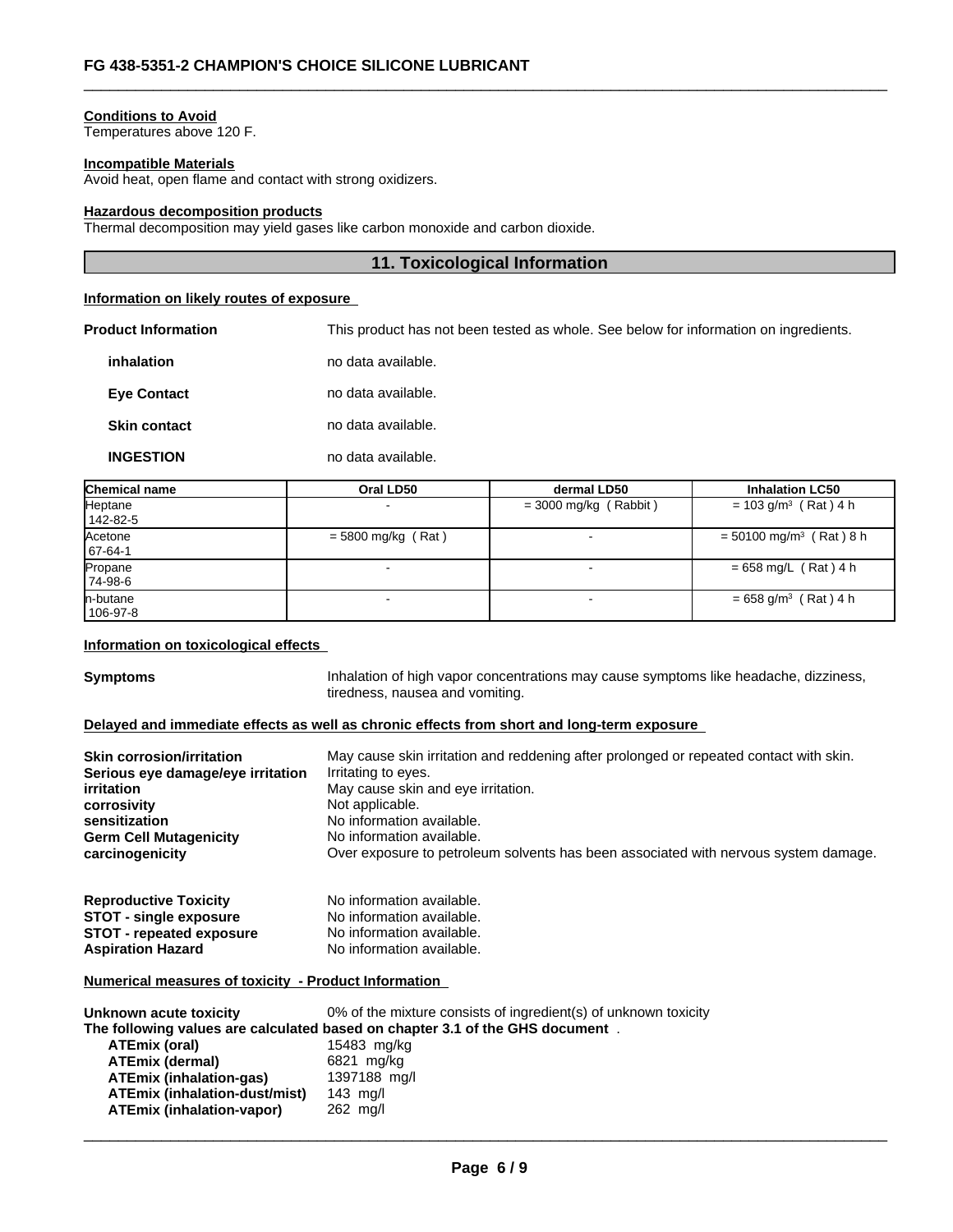# **12. Ecological Information**

This product contains a chemical which, although not listed, meets the IMDG criteria for being a marine pollutant.

#### **ecotoxicity**

28.93% of the mixture consists of components(s) of unknown hazards to the aquatic environment

| <b>Chemical name</b> | Algae/aguatic plants | Fish                          | <b>Toxicity to</b>         | <b>Crustacea</b>           |
|----------------------|----------------------|-------------------------------|----------------------------|----------------------------|
|                      |                      |                               | <b>Microorganisms</b>      |                            |
| Heptane              |                      | 375.0: 96 h Cichlid fish mg/L |                            | 10: 24 h Daphnia magna     |
| 142-82-5             |                      | LC50                          |                            | mg/L EC50                  |
| Acetone              |                      | 6210 - 8120: 96 h             | $EC50 = 14500$ mg/L 15 min | 10294 - 17704: 48 h        |
| 67-64-1              |                      | Pimephales promelas mg/L      |                            | Daphnia magna mg/L EC50    |
|                      |                      | LC50 static 4.74 - 6.33: 96 h |                            | Static 12600 - 12700: 48 h |
|                      |                      | Oncorhynchus mykiss mL/L      |                            | Daphnia magna mg/L EC50    |
|                      |                      | LC50 8300: 96 h Lepomis       |                            |                            |
|                      |                      | macrochirus mg/L LC50         |                            |                            |

#### **Persistence and degradability**

No information available.

#### **Bioaccumulation**

No information available.

| <b>Chemical name</b> | <b>Partition coefficient</b> |
|----------------------|------------------------------|
| Heptane<br>142-82-5  | 4.66                         |
| Acetone<br>67-64-1   | $-0.24$                      |
| Propane<br>74-98-6   | 2.3                          |
| n-butane<br>106-97-8 | 2.89                         |

**Other adverse effects** No information available

# **13. Disposal Considerations**

#### **Waste treatment methods**

**Disposal of wastes** Dispose of in accordance with federal, state and local regulations.

**Contaminated packaging** Pressurized container: Do not pierce or burn, even after use. Do not puncture or incinerate container. If empty: Place in trash or offer for recycling if available. If partly filled: Call your local solid waste agency for disposal instructions.

| <b>Chemical name</b> | <b>RCRA</b> | <b>RCRA</b><br>Listina<br><b>Basis for</b> | <b>RCRA - D Series Wastes</b> | <b>RCRA-</b><br><b>U Series Wastes</b> |
|----------------------|-------------|--------------------------------------------|-------------------------------|----------------------------------------|
| Acetone              |             | ' in waste stream:<br>hAhı<br>Inc<br>.     |                               | U002                                   |
| $67 - 64 - 7$        |             | F039                                       |                               |                                        |

| <b>Chemical name</b> | <b>California Hazardous Waste Status</b> |
|----------------------|------------------------------------------|
| Heptane              | Toxic                                    |
| 142-82-5             | Ignitable                                |
| Acetone              | Ignitable                                |
| 67-64-1              |                                          |

# **14. Transport Information**

**DOT** Limited quantity (LQ) Silicone Lubricant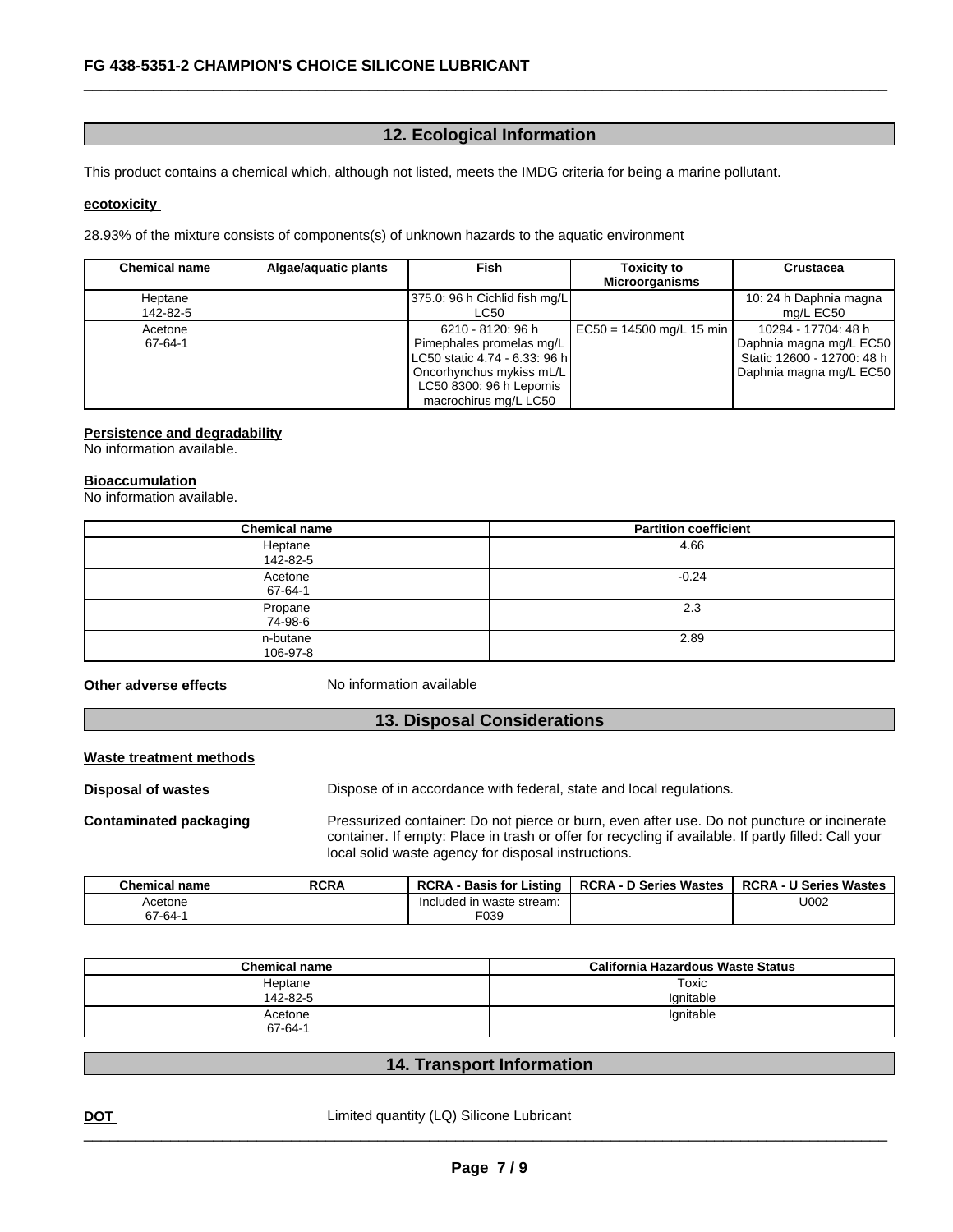**UN/ID no** UN1950 **Proper Shipping Name** Limited quantity (LQ) **Hazard Class** 2.1

**Marine pollutant** This product contains a chemical which, although not listed, meets the IMDG criteria for being a marine pollutant.

# **15. Regulatory information**

# **International Inventories**

All ingredients of this product are listed or are excluded from listing under the U.S. Toxic Subtances Control Act (TSCA) Chemical Substance Inventory. **DSL DSL All ingredients are listed or are excluded from listing on the DSL.** 

**Legend:**  *TSCA - United States Toxic Substances Control Act Section 8(b) Inventory DSL/NDSL - Canadian Domestic Substances List/Non-Domestic Substances List*

### **US Federal Regulations**

#### **SARA 313**

Section 313 of Title III of the Superfund Amendments and Reauthorization Act of 1986 (SARA). This product does not contain any chemicals which are subject to the reporting requirements of the Act and Title 40 of the Code of Federal Regulations, Part 372

#### **SARA 311/312 Hazard Categories**

| <b>Acute Health Hazard</b>        | ves |
|-----------------------------------|-----|
| <b>Chronic Health Hazard</b>      | No  |
| <b>Fire Hazard</b>                | ves |
| Sudden release of pressure hazard | No  |
| <b>Reactive Hazard</b>            | No  |

#### **CWA (Clean Water Act)**

This product does not contain any substances regulated as pollutants pursuant to the Clean Water Act (40 CFR 122.21 and 40 CFR 122.42)

#### **CERCLA**

This material, as supplied, contains one or more substances regulated as a hazardous substance under the Comprehensive Environmental Response Compensation and Liability Act (CERCLA) (40 CFR 302)

| <b>Chemical name</b> | <b>Hazardous Substances RQs</b> | <b>CERCLA/SARA RQ</b> | <b>Reportable Quantity (RQ)</b> |
|----------------------|---------------------------------|-----------------------|---------------------------------|
| Acetone              | 5000 lb                         |                       | RQ 5000 lb final RQ             |
| $67 - 64 -$          |                                 |                       | ) ka final RQ<br>RQ 2270        |

# **US State Regulations**

#### **California Proposition 65**

This product does not contain any Proposition 65 chemicals

#### **U.S. State Right-to-Know Regulations**

| <b>Chemical name</b> | <b>New Jersey</b> | <b>Massachusetts</b> | Pennsylvania |
|----------------------|-------------------|----------------------|--------------|
| Heptane              |                   |                      |              |
| 142-82-5             |                   |                      |              |
| Acetone              |                   |                      |              |
| 67-64-1              |                   |                      |              |
| Propane              |                   |                      |              |
| 74-98-6              |                   |                      |              |